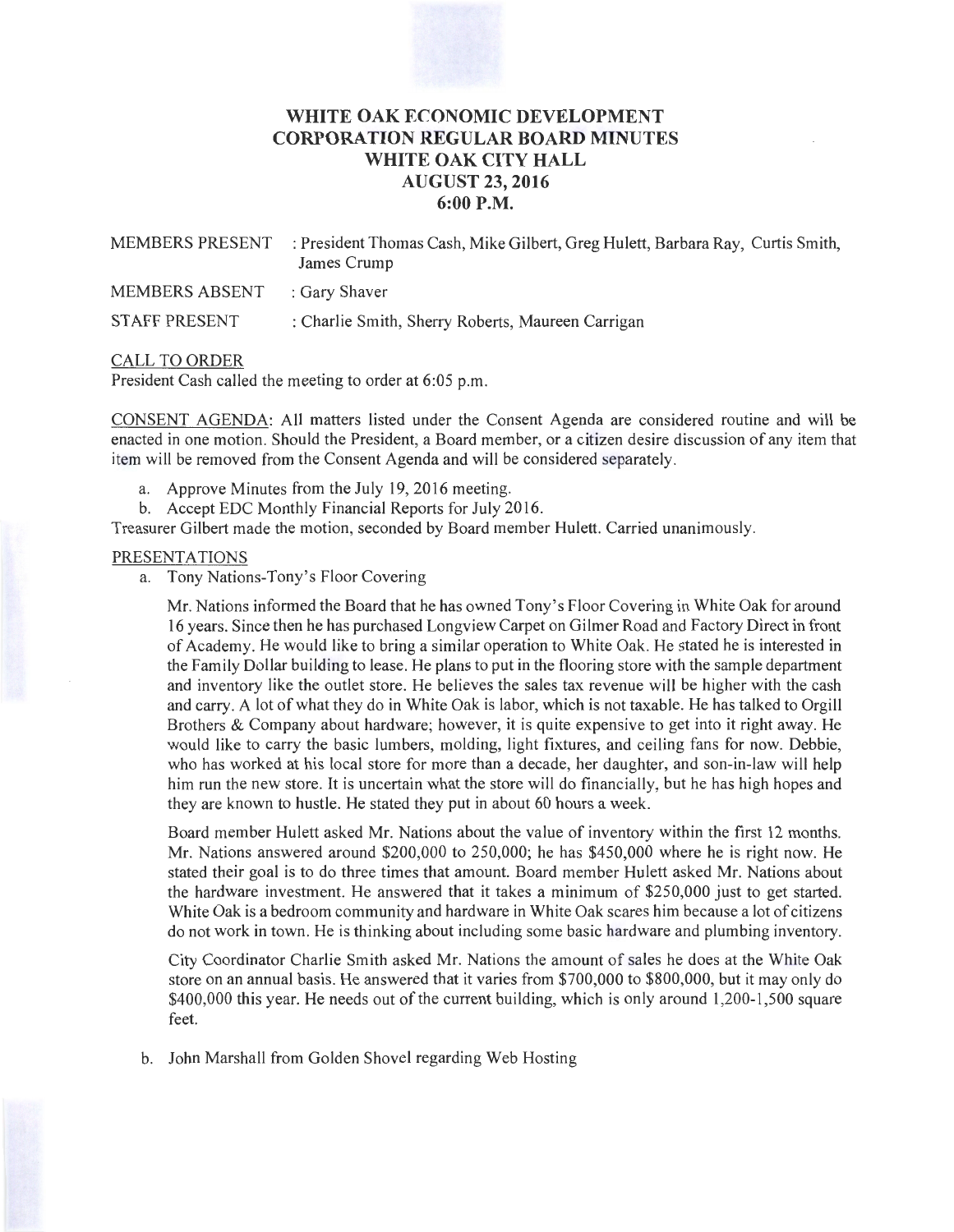John Marshall gave the Board an online web presentation from Golden Shovel web hosting. The company is an economic development focused web hosting firm based out of Minnesota with staff across the entire United States.

Discussion was held regarding the length of the contract term. Board member Hulett stated he was not opposed to trying it, but did not want to get locked into a two to three-year contract.

CONSIDER AND/OR APPROVE Application for Assistance by the City of White Oak for the Community Library.

City Coordinator Smith talked to Board member and WOEDCO attorney Gary Shaver regarding the legality of funding \$30,000 for the library. The Texas Government Code allows the WOEDCO to do this. Board member Hulett informed members that the City has historically given the library \$30,000, but the City did not have the money in the budget this year to fund it. Data from the library shows the library program is a good thing with almost 100 kids involved with the summer reading program. A lot of people are using the library.

Treasure Gilbert discussed the ways the money benefits the school. Board member Hulett sent a letter to Gregg County Judge Stoudt and all commissioners. Commissioner Gary Boyd and Judge Stoudt will help as much as they can, but will not be able to fund the normal \$15,000. The County believes they will be able to fund between \$10,000 to \$15,000. Secretary Ray stated that without the money, the library will not be able to operate as it is now. If the City was to fund this program, the money would have to come from reserves.

Vice-President Curtis Smith made the motion to approve, seconded by Secretary Ray. Carried unanimously.

DISCUSSION AND/OR ACTION regarding audits of current performance agreements and incentive contracts.

Board member Hulett explained that because of the economy, there are companies that are out of compliance. He asked what they needed to do as a board, to allow them to be out of compliance while still following the law. City Coordinator Smith reminded them that during the last discussion, each performance agreement would be addressed individually and adjust those to make them fit now. There was discussion regarding how often staff should collect compliance data. Board member Hulett opined that even though some companies are out of compliance, and he understands the Board needs to follow the law, but cautioned that the Board should not lose sight on what it is trying to achieve. It was suggested to adjust the contract for those that are out of compliance at the end of their contract so they are in compliance at closing. Board member Hulett stated he would like to know what the agreement requirements really are and for the agreements to state when staff is to collect compliance data from the companies. He suggested that any contracts that are out of compliance to be adjusted at that time.

WORKSHOP regarding incentive guidelines and Application for Assistance.

Discussion was held regarding what should be included in WOEDCO's Application for Assistance and minimum requirements required.

EXECUTIVE SESSION - The White Oak Economic Development Corporation Board will meet in Executive Session as authorized by Title 5, Chapter 551, Texas Government Code, The Texas Open Meetings Act, for the following purpose:

> WOEDCO Board Meeting Minutes August 23, 2016 Pg.2